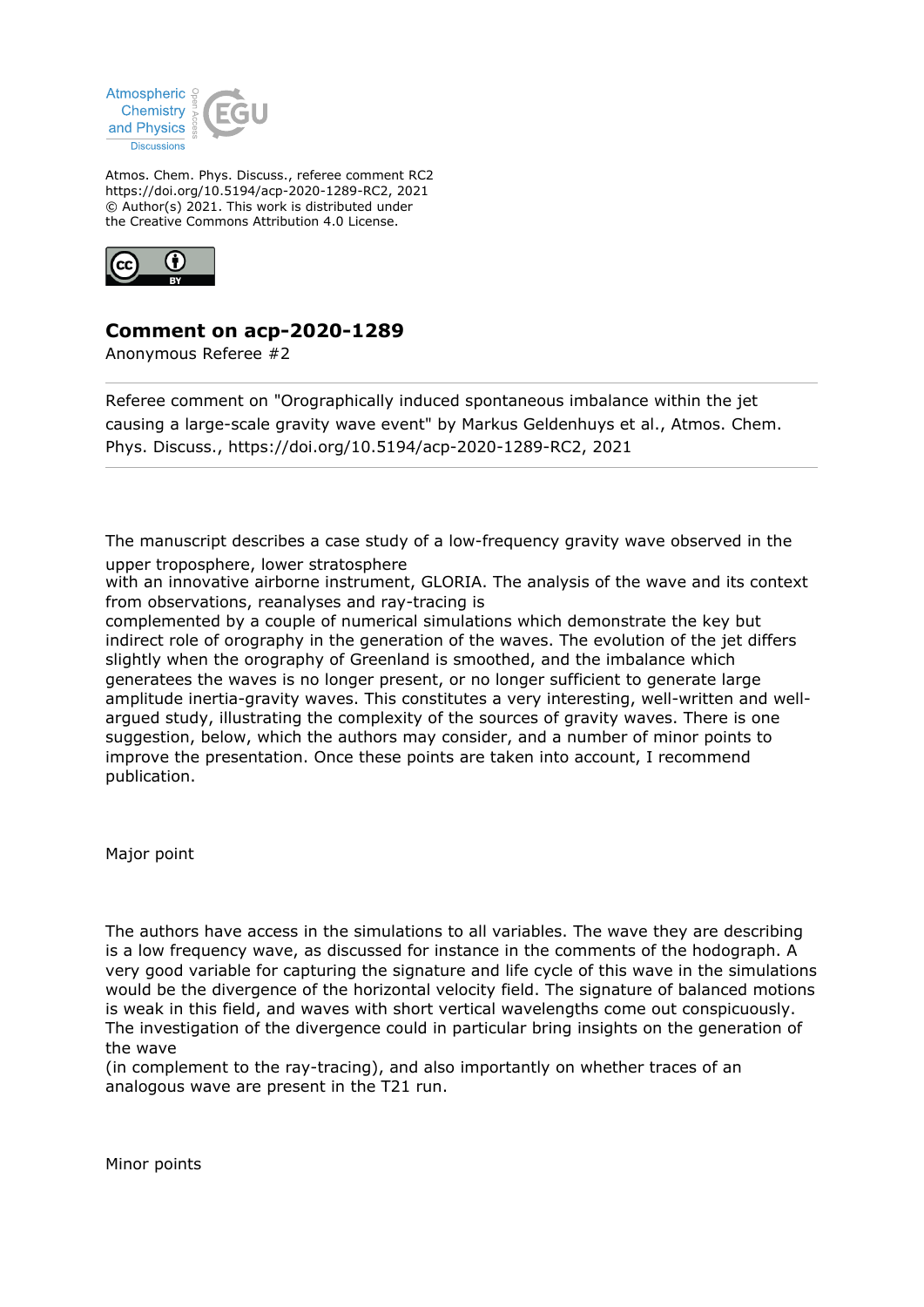l26 Earths -> Earth's

l30 for fronts, rather than a reference to a study of the parameterization of waves from fronts, reference to a study or to studies of the process itself, ie of emission by fronts, would be more appropriate. Here are some suggestions

l50-56: De la Camara et al 2016 also obtained improvements after modifications of their NOGWD scheme. It is mentionned at the end of Garcia et al 2017 that the improvement can be obtained by enhancing the NOGD too.

l76: is the acronym PGGS explained somewhere? Is there a reference describing it?

l113-115: does the irregular grid have disadvantages? It is indicated that it allows to reduce the computation time. How important is this? Naively, one imagines that such calculation is done just once, so that computational expensiveness may be secondary, so long as it remains within reasonable bounds.

l113-115: It is pointed out that this is the very first irregular grid retrieval. Is it possibel to quantify error bounds relative to the retrieval used usually?

Some of uncertainties are discussed in lines 122-125; this is interesting. Perhaps a figure illustrating the sensitivity of retrievals to different choices could be shown in an appendix or as a supplementary material, so the interested reader may have an idea of the more robust features and the less reliable features of the retrieval.

l138: 'groundbased is too long for a subscript; a suggestion would be to write \$\omega\_{gd}\$ and explain in the text that this corresponds to 'ground-based'.

l138 Place the footnote after the word 'density' rather than after the parentheses which contains a mathematical formulation; there is no ambiguity because it would not really make sense to consider the fifth power of the expression... but still, it would be simpler to have the footnote after a word.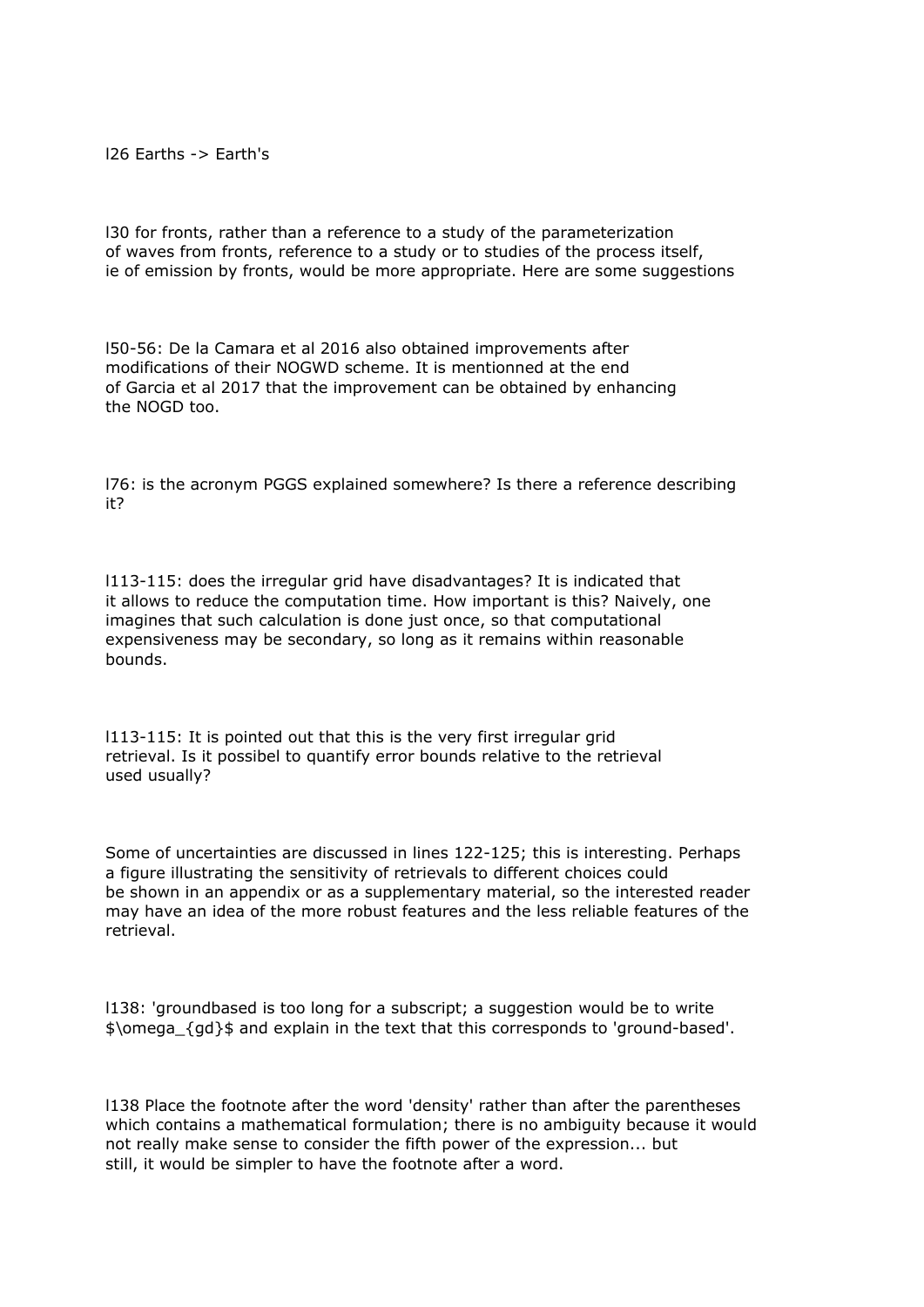l139: 'taken into account': given the uncertainties on the damping due to turbulence or to the dissipation of waves in general, it would be worthwhile describing the assumptions used to account for these processes. Sensitivity to the choices made there could also be welcome, when results are presented.

l142: what other indications of potential sources are there? Reaching the ground... For waves emanating from couvective regions, is the WKB condition violated?

l163: it would be useful to include a standard reference on the Savitsky-Golay filter, even if it seems classical.

l173: the footnote is not well placed

l182-183: 'the divergence of the jet': what exactly does this designate? This is ambiguous.

1190: the waves observed have a wavelength  $\sim$  2 km. Should this read 'wavelengths  $\lt$ 4km'rather than '> 4km'? The following sentence causes confusion.

l219: 'despite the expected increase': on such short vertical scales the increase is not expected to appear clearly, relative to all other causes of variation; the observations do not scan a range much larger than the vertical wavelength...

l224-225: could this assertion be more physically justified? What foes this criterion correspond to, and what are the other possible causes?

l275: the beginning of the section could use a sentence of paragraph explaining the purpose of the simulations.

Figure 11: more informative than the wind barbs given that the panels are small and that only a limited number of wind barbs can fit, the authors should consider plotting geopotential; the pressure level to which this corresponds should be indicated in the caption.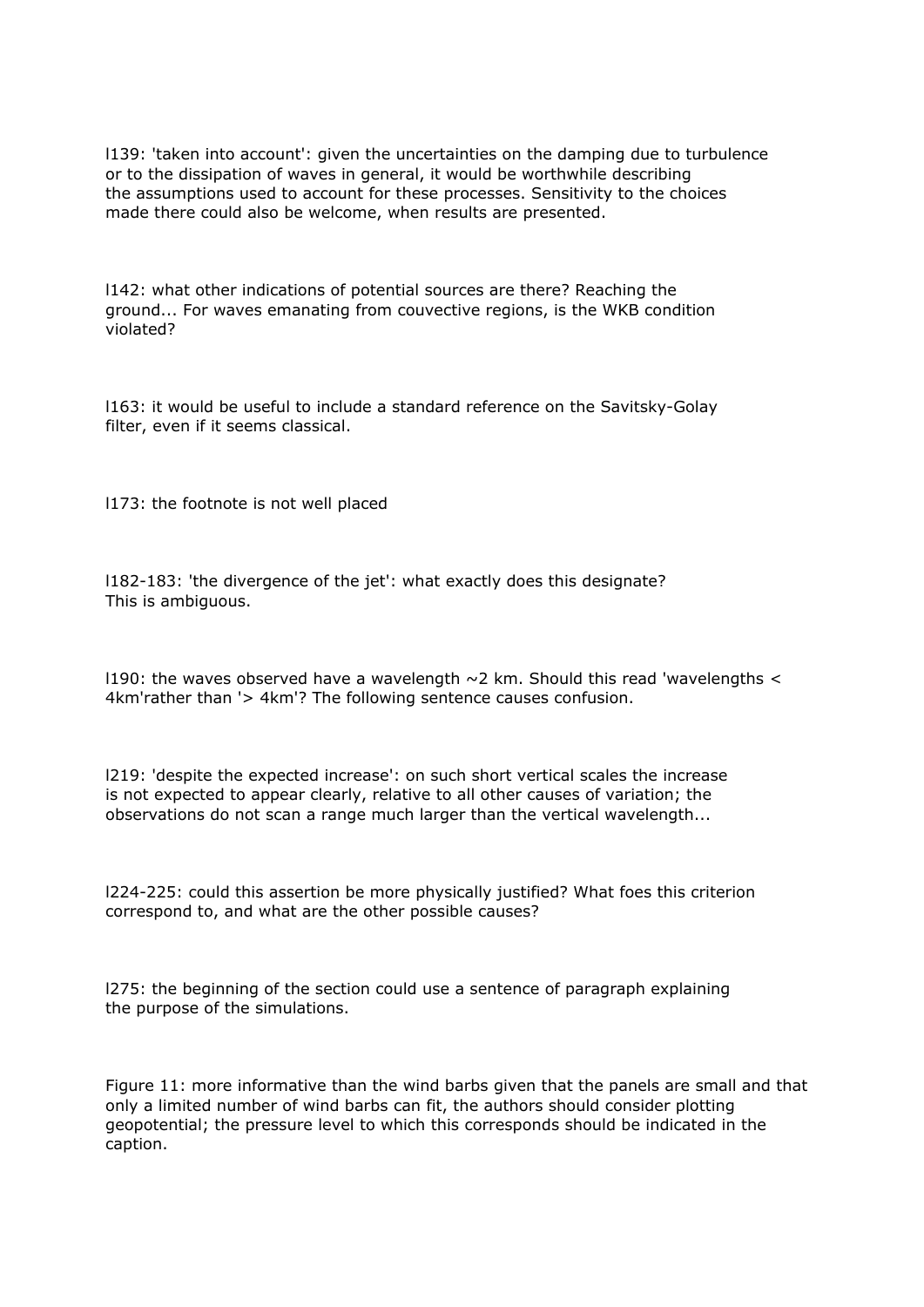About the summary: the summary is a bit abrupt, and acronyms (GLORIA, GROGRAT) are used directly. It depends on the editorial instructions, but it may be worth reintroducing them for hasty readers.

l367: the horizontal phase speed is an important quantity, and the range given is very wide. The uncertainty in the estimate of this important quantity is worth a comment.

l372-373: this is an important issue currently; reference to previous work highlighting this issue would be relevant, eg Sato et al (2012)

l380: 'For coherency'? Perhaps state explicitly the goal of the simulations, the hypothesis that is tested with these simulations.

l392: 'the jet, which depends heavily on the orography': the formulation is ambiguous... the dynamic of the jet is influenced by the orography?

references

de la Cámara, A., Lott, F., Jewtoukoff, V., Plougonven, R. and Hertzog, A. (2016) On the gravity wave forcing during the southern stratospheric final warming in LMDZ. Journal of the Atmospheric Sciences, 73, 3213–3226.

Ralph, F., P. Neiman, and T. Keller (1999), Deep-tropospheric gravity waves created by leeside cold fronts, J. Atmos. Sci., 56,